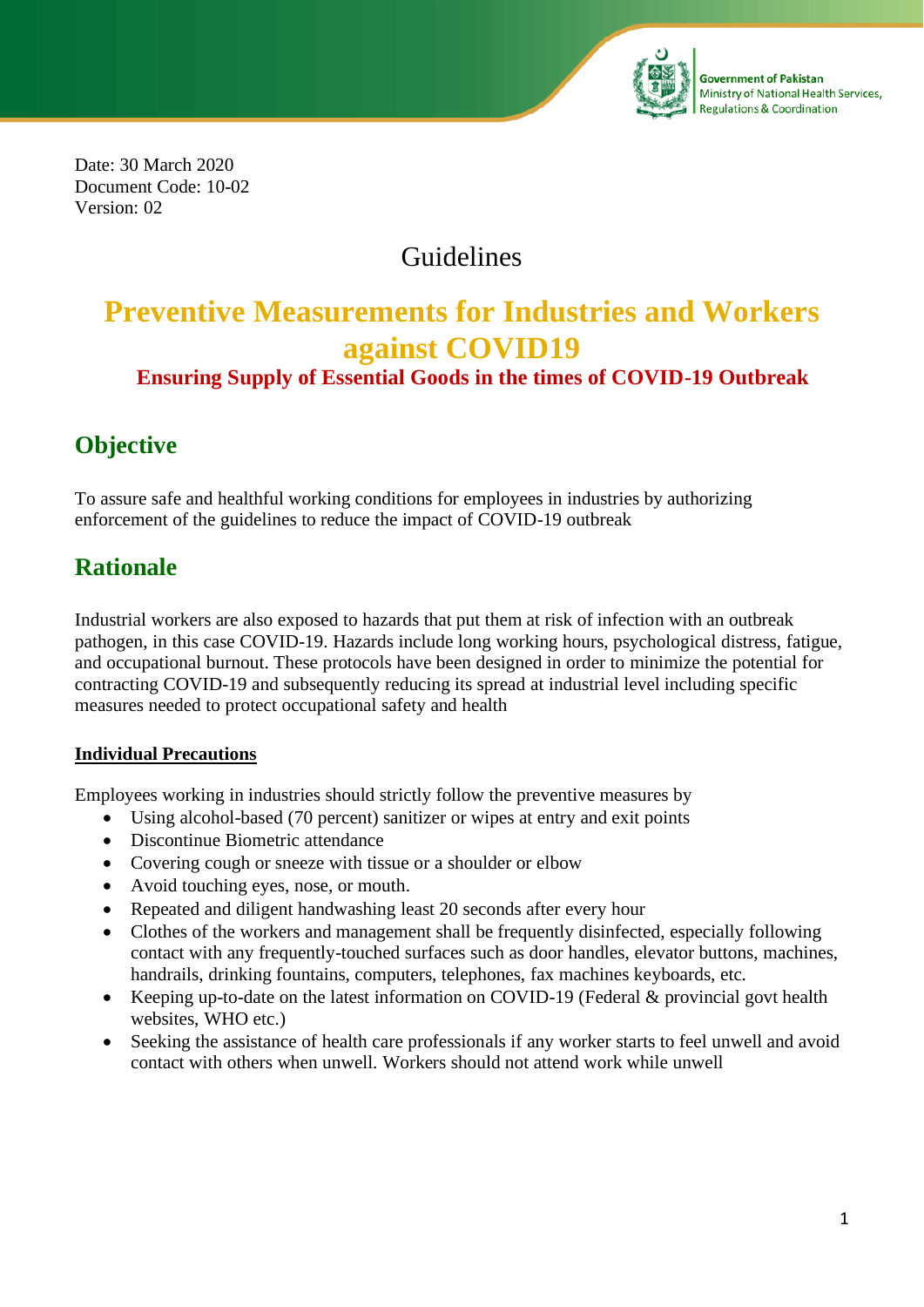

#### **Administrative Controls**

Administrative controls are changes in work policy or procedures to reduce or minimize exposure to a hazard by the worker or employer. All industrial zones must assess the risk in consultation with workers and implement control measures to minimize the spread of the virus, these may include:

- Ensuring sick workers to stay at home
- Minimizing contact among workers, clients, and customers by replacing face-to-face meetings with virtual communications and implementing telework if feasible
- Establishing alternating days or extra shifts that reduce the total number of employees in a facility at a given time, maintaining a full onsite work week
- Providing information, instruction and training on occupational safety and health
- Providing workers with up-to-date education and training on COVID-19 risk factors and protective behaviors (e.g., cough etiquette and care of PPE)
- Providing tissues, no-touch trash cans, hand soap, alcohol-based hand rubs containing 70 percent alcohol, disinfectants, and disposable towels for workers to clean their work surfaces
- Providing employees good quality masks, safety glasses, gauze caps and gloves
- Ceasing non-essential work activities that involve close personal contact (less than 2m)
- Social distancing at preferably 2 meters (1 person per 4sqm indoors)
- Modifying shifts and rosters to reduce peak periods
- Maintaining the record of all individuals and vehicles entering and exiting the premise

#### **Preventive Measure at Industrial Premises**

Implementing controls to reduce environmental exposure, including:

- Inspecting and reviewing air conditioning and ventilation systems
- Increasing cleaning and disinfection of high traffic areas or shared surfaces
- Providing cleaning products and instruction for cleaning workspaces
- Providing instruction and amenities for personal hygiene and infection control
- Determining areas to be disinfected and cordon off using signs and physical barriers such as caution banner tape, safety cones, etc.
- Encouraging workers to dedicate separate pairs of clothes for work within a unit or premise.
- Ban entry of unauthorized persons to industrial premises temporarily
- Standard SOPs of COVID-19 must be displayed in premises in local language
- Ensuring availability of disposable cups, glasses and plates for drinks and meals and their disposable after one-time-use
- Isolation or quarantine area shall be maintained to lodge suspected workers who should be screened for COVID19 test, and carry out further process, in case of positive result of the test
- Monitoring and Inspection should be done on regular basis to ensure the adaptation of protocols

#### **Preventive Measures for Industrial transporters / Vehicles**

- Industries should implement higher driver health and safety standards for loading and unloading goods (particularly in quarantine areas) and concerning the carriage of documents to demonstrate compliance with health rules
- Must ensure traceability in recording and maintaining driver and worker movements